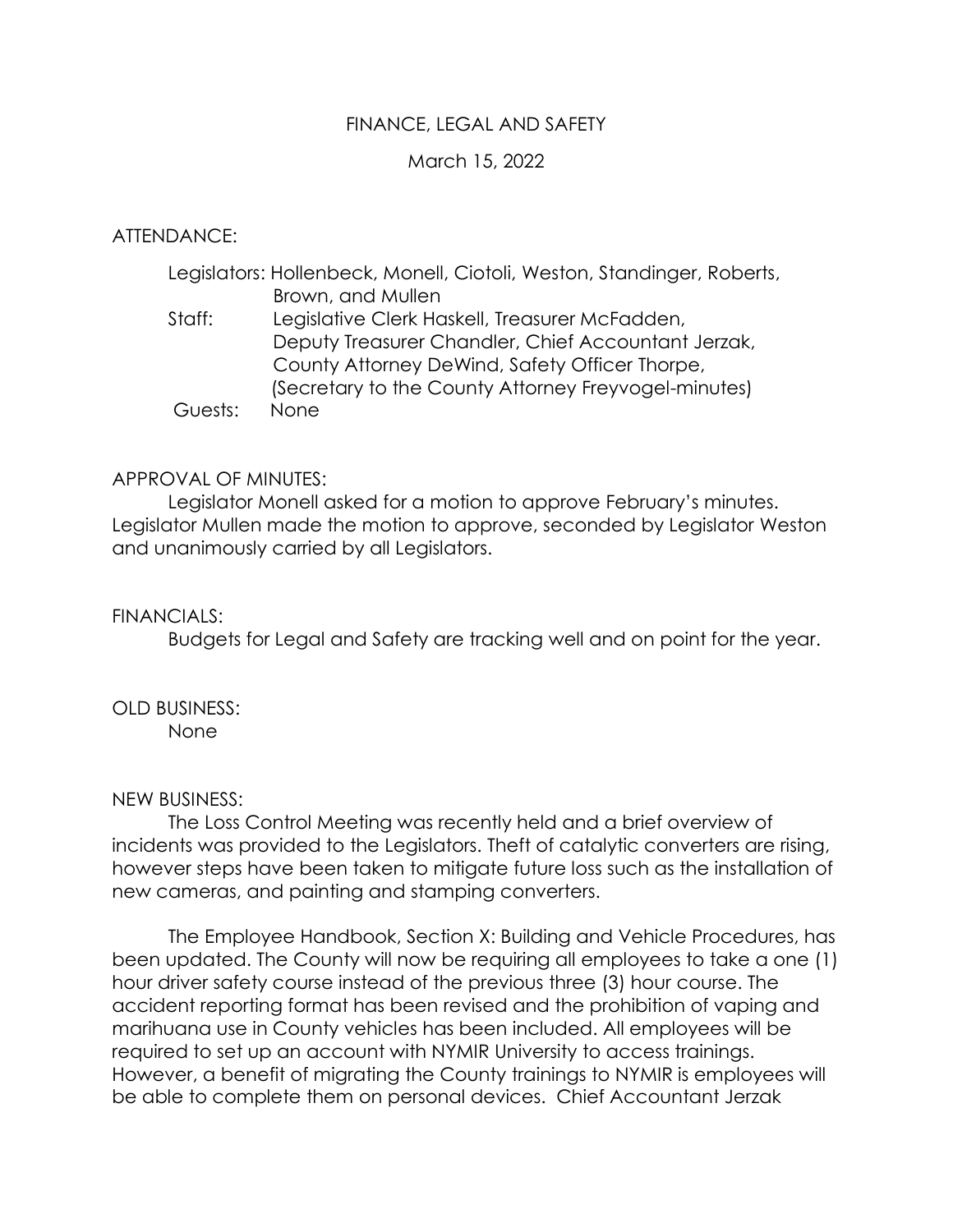asked if it had been decided what the threshold for incident damages, regarding the liability fund, was and if that was included in the new policy. County Attorney DeWind stated departments would be responsible for charges under five hundred dollars (\$500), any amount above this would be paid out of the liability fund. This information will be included in the revamped Incident Reporting Form and Directions that his office is currently working on.

Safety Officer Thorpe stated the Department of Public Works has just completed Storm Water training, bi-weekly safety meetings, with forklift training occurring in the next two (2) weeks.

Tioga Tobacco Asset Securitization Corporation annual meeting is scheduled for June. Revenues from tobacco products have been reduced leading to TTASC becoming a long term project for the County.

The 2019 In Rems are moving forward due to the eviction moratorium being lifted, however "investors" are inserting themselves in this process.

Annual Policy Review Attestations are in process with forty-six percent (46%) of County employees already completing their attestations.

Juvenile delinquent cases have seen a dramatic increase this year with eight (8) new cases in the last two (2) months alone. Legislator Standinger asked for an overview of what sort of crimes are being committed, which County Attorney DeWind provided.

County Attorney DeWind met with Smith Brothers last week to discuss the 2022 insurance policies and the County's progress on Two-Factor Authentication.

Executive Order 202.1, the virtual Open Meeting Law, will expire in two (2) days unless Governor Hochul signs an extension. This would require all meetings to take place in person instead of virtually.

PERSONNEL:

None

## RESOULTIONS/PROCLAMATIONS:

Appoint Members to the Board of Ethics: The resolution was briefly discussed and was moved into full Legislative session without further questions.